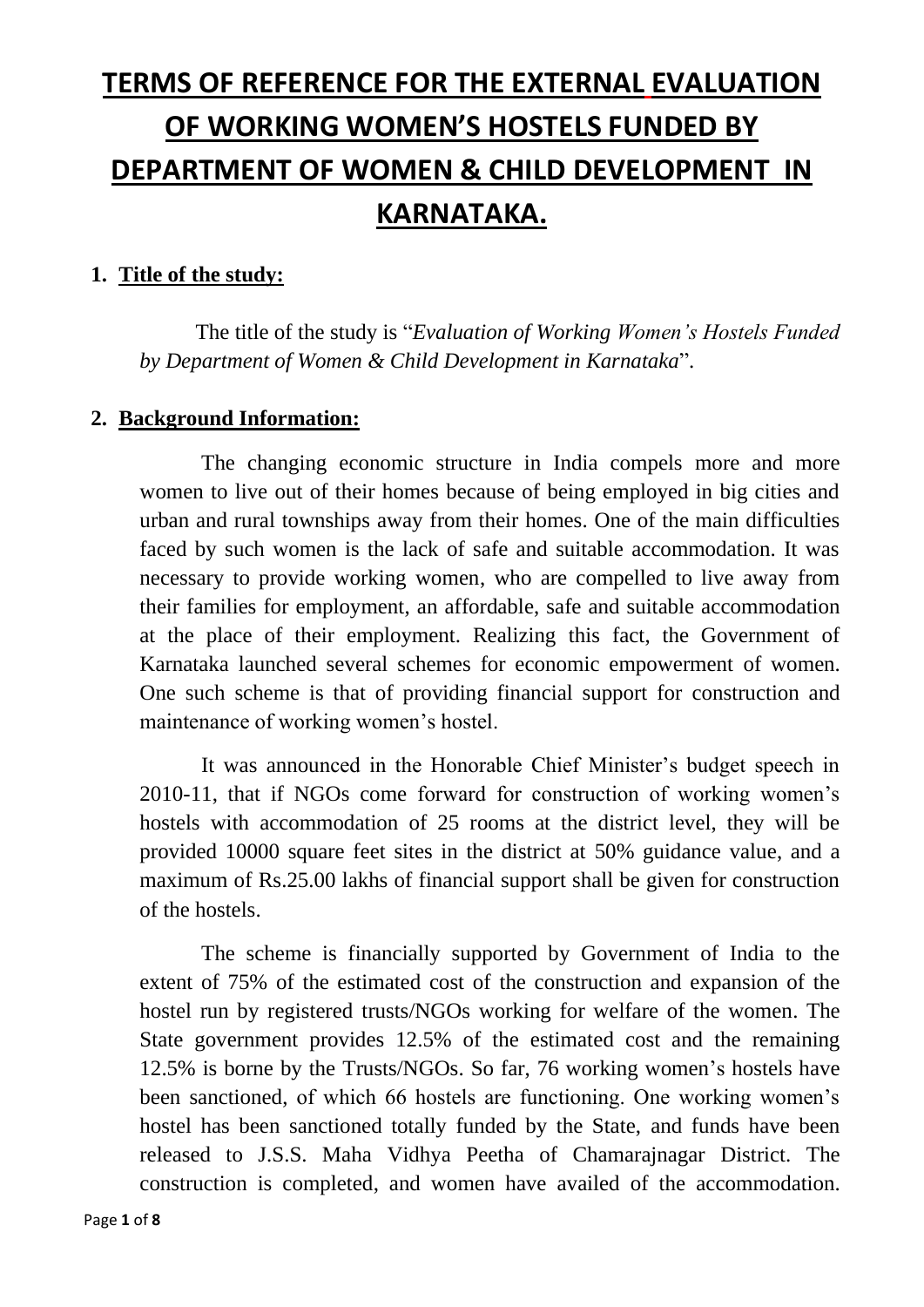From for the year 2010-11 to 2013-14, Rs. 55.53 lakhs of State share is has been spent on these hostels. The list of hostels is enclosed as **Annexure 1** to this ToR.

#### **3. Evaluation Scope, purpose and objectives:**

The scope of the study is 22 districts of the State where there are 66 hostels. There is more concentration of hostels in Bangalore, Belgaum and six other II tier cities. The objective of the study is to evaluate the process of sanctioning, functioning of the hostels and its economic/social/psychological impact on the working women. This is intended to be done by collecting the opinion/suggestions of the inmates, stakeholders and local community. It is expected that they will suggest measures for the better functioning of these hostels so that more and more working women can avail the benefit at reasonable rates and that their stay there be safe. The trust/NGO's adherence to guidelines/condition of the scheme as per government order no. www.  $\omega$ gas 2010, Bangalore dated: 09.09.2010 and subsequent modifications to this order on 15.05.2012 and 07.10.2013 may also be evaluated.

There does not seem to be any evaluation of working women's hostels done in the past in Karnataka. In case of Andhra Pradesh, Gujarat, Madhya Pradesh and Maharashtra a study has been done by Tirpude College of Social Work, Nagpur, for the Women & Child Development department of Government of India, quite long ago.

#### **4. Evaluation Questions (inclusive not exhaustive):**

- 1. Whether the objectives set by the scheme for working women's hostel have been met? If so, to what extent? And if not, why not?
- 2. Whether the conditions imposed by government for sectioning the hostels to Trust/NGOs/ as per Government of Karnataka order no. ಮಮಇ 67 ಮಭಾಬ 2010 dated: 09.09.2010 have been fulfilled by the trusts/NGOs? If not, furnish reasons for non-fulfillment.
- 3. What is the average time taken for completion of the hostels (from the time land is allotted to the arrival of the first inmate)? Has there been any cost overrun? If yes, what was the total cost overrun, hostel wise details to be furnished? If so, whether the extra cost has been borne by the trusts/NGOs?
- 4. What is the actual extent of land provided by development authorities/Corporations to these hostels at 50% of the guidance value? (Hostel wise details to be furnished).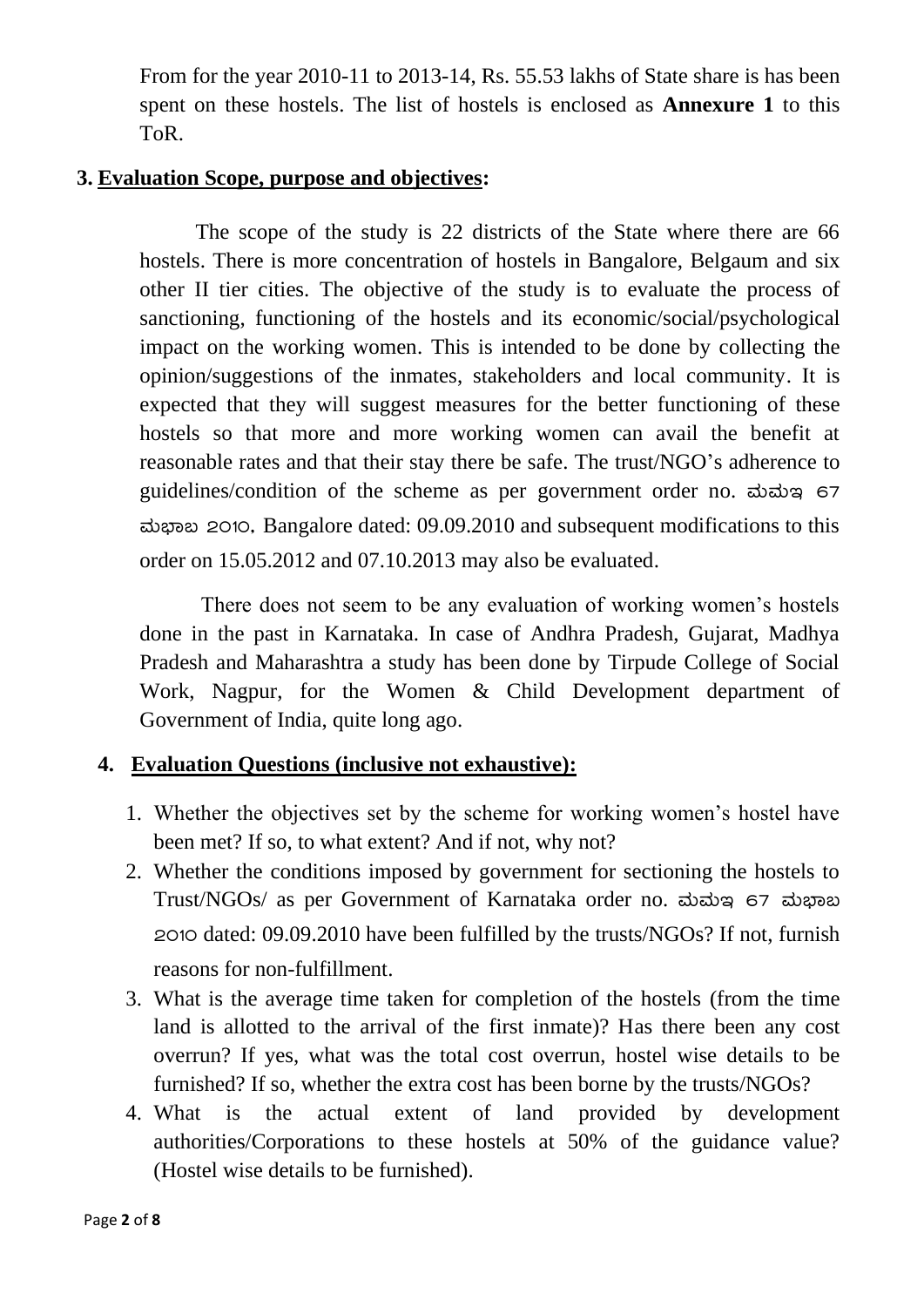- 5. What is the average built area of these hostels? Whether 25 rooms are constructed in each hostel? If not, reasons thereof to be furnished?
- 6. As per scheme guidelines, the pattern of funding is 12.50%:12.50% & 75% by State, trust/NGOs and Government of India respectively. Have the trust/NGOs contributed more than 12.50% of the estimated cost? If so, how many trust/NGOs have contributed more than 12.50% of the estimated Cost? (Cost wise grading of the hostels to be done for all hostels).
- 7. Do all the hostels have "*Baby Care Centre*" for children of working women? If not, how many hostels have this facility?
- 8. Are these hostels in a safe and convenient place for residence and travel of women? If not, why not?
- 9. Is accommodation made for the warden and watchman in the same premises of the hostel? If not, why not?
- 10.Whether any medical facility is provided in the premises or not? If yes, of what type and extent is it provided? If no, what are the reasons for it?
- 11.Is there any parallel fund flow available to these trust/NGOs apart from funds under this scheme for running these hostels? If so, give details hostel wise.
- 12.Have the hostels been constructed as per approved plan or any deviations are there? If so, what is the percentage deviation? Has government permission been taken for deviations? If not, why not?
- 13.Have Boards been displayed on all hostels stating that these are being run by funds of Women & Child Development department? If not, why not?
- 14.What is the process of getting admission in the hostels? Have advertisements been made in the newspaper for soliciting applications or simply notifications put on the notice board?
- 15.Whether the hostel management committees have been constituted as stipulated in the Government of Karnataka order no. ಮಮ $\alpha$  67 ಮಭಾಖ 2010 dated: 09.09.2010? If not, why not? How often the committees have met in a year?
- 16. Is there need for modification of the constitution of the hostel management committee in the above order, including more number of women members? If yes, what should be the new composition?
- 17.Whether applications are placed for selection in the committee? If yes, the reservation norm for admission in the hostel followed or not? Is allotment of seats is done on first come first served basis by the committee? If not, why it is not adhered to?
- 18.What is the average intake capacity of these hostels? What is the occupancy as on date of evaluation? Is the number of students is equal to or more than the prescribed strength as per directions of the Government?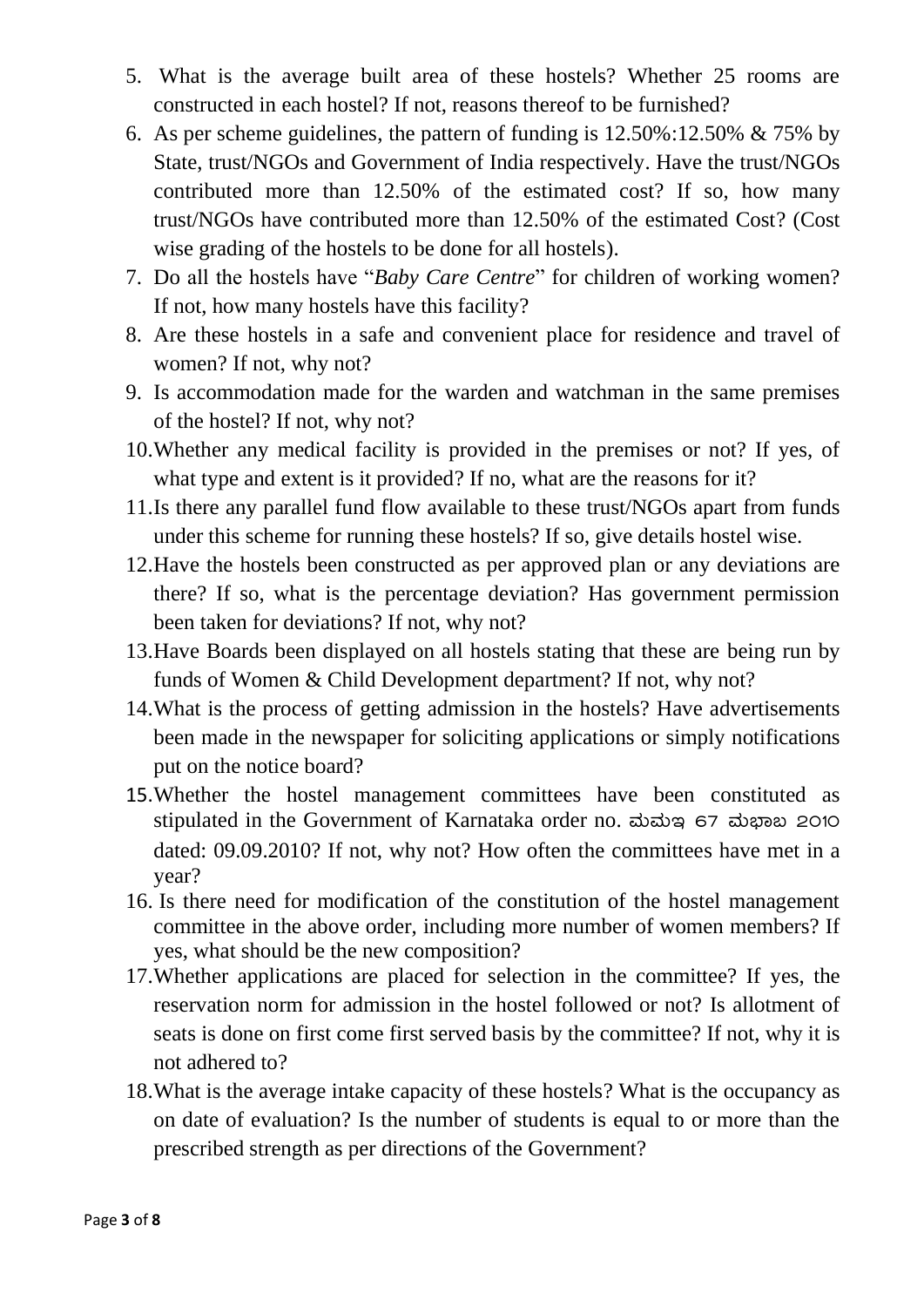- 19.Were there any instances of imposing penalty on the NGOs/Trusts for violating the guidelines such as:
	- a) Non-conducting of meetings by the Hostel Management committee.
	- b) Proper procedure not followed in admission.
	- c) Colleting room rent in excess of amount fixed by government.
- 20.Have the Trusts/NGOs maintained records of all assets acquired wholly or partly out of government grants? Are there any instances of assets being disposed off, encumbered or utilized for the purpose other than those for which the grant is given?
- 21. What is the average size of space available to each inmate?
- 22. What can be said about the cleanliness, hygiene and the safety and security measures of the hostel? What is the condition of the beds/mattresses/bed sheets/pillows and other items of daily use provided to the inmates? ( In both the cases, extremes may be photographed and documented in detail in the report).
- 23.What is the average number of bathrooms and latrines provided per inmate in the hostels? Is uninterrupted water facility provided? If not, why not?
- 24.When were the hostel and its rooms painted last? Whether well ventilated bath rooms and toilets with non leaking fixtures are provided in the hostels? Are lockable cupboards for each inmate in a room with storage space & kitchen on each floor of the hostel is provided? If not, reasons to be ascertained and furnished?
- 25. Has there been any incident of eve teasing/molestation/ intrusion by unauthorized persons/law and order incidents/ crimes etc. in the premises in the past? (The incidents may be documents **without mentioning names** of victims.) What measures have been taken by the hostel management to prevent recurrence of these?
- 26.Have the hostels been provided with facilities for meetings and group activities? If not, why not?
- 27.What is the provision of furniture and fixtures made in each room of the hostel like beds, mattresses, tables, chairs, fans, tube lights etc?
- 28.Whether telephone with STD facility, fax, email, TV, canteen is provided in the hostels? If not, why not?
- 29.What is the grievance resolution mechanism built by the hostels? Does it vest with the warden or with the management committee only, or a separate grievance committee is constituted? Are representatives of the inmates on the hostel management committee?
- 30.What is the average maintenance grant required for the hostels? Is it sufficient? If not, how is the excess maintenance amount met? Does the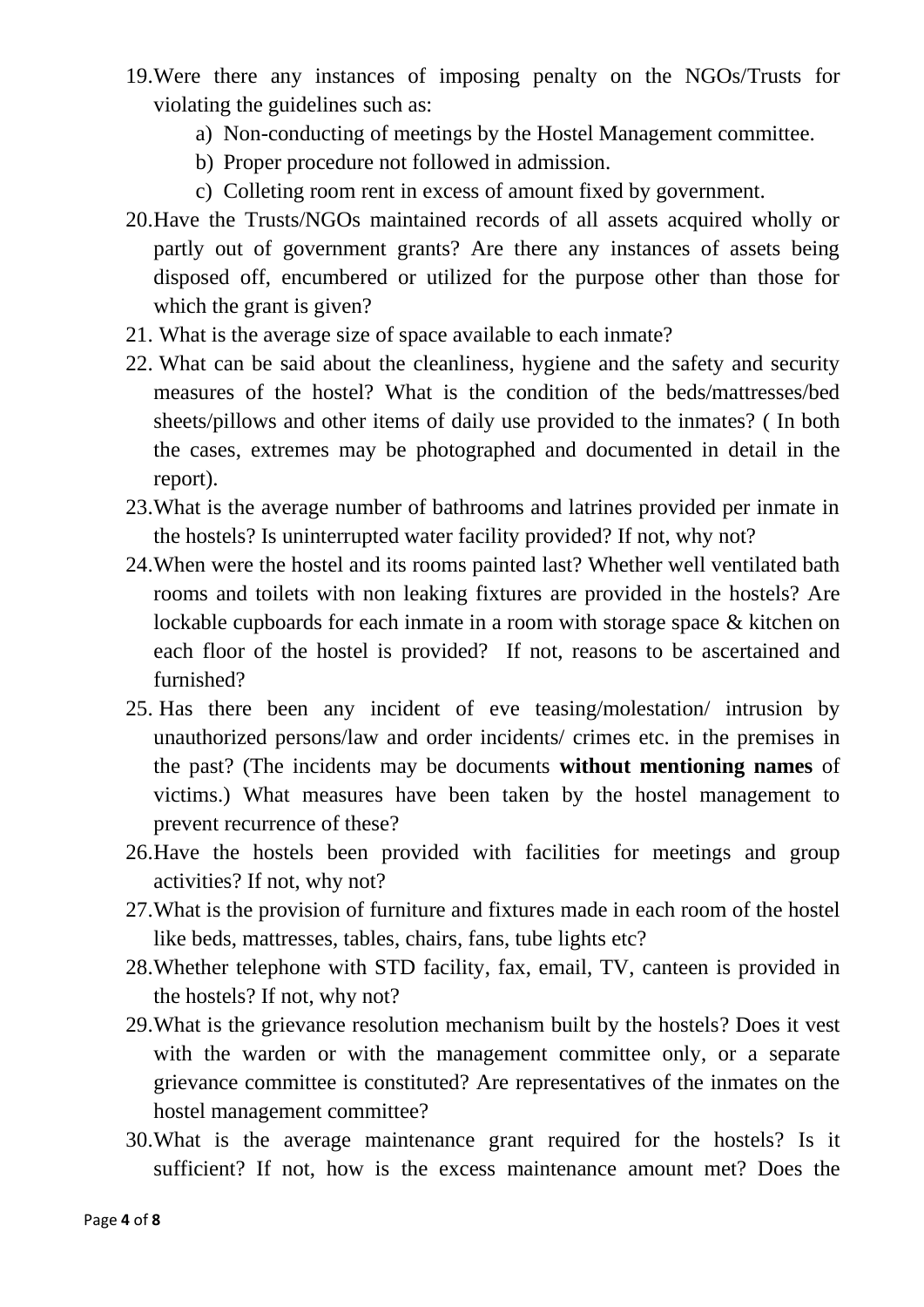management provides this or is it met from public donations or charging higher fees to the inmates? Give details?

- 31.What is the monthly income distribution and professional status of the inmates? Classify the status as per their post held in the working place/office.
- 32.What is the average period of stay of an inmate in the hostel? What are the reasons for their leaving the hostel?
- 33.Have the trusts/NGOs appointed the administrative and others staff on regular basis for the hostels? If so, give details of appointments made for the posts of warden, superintendent, office clerk, accountant, peons, sweepers and watchmen etc. If not, what is the reason for not appointing them on regular basis?
- 34.What is the security deposit/advance deposit taken by the management from the inmates?
- 35.What is the opinion of the inmates about the hostel charges, room rent, food, establishment and any other charges?
- 36.What is the opinion of hostel management about providing additional facilities and what are their suggestions for providing these facilities?
- 37.What is the rating about facilities available around/nearly the hostels like transportation, market place of the inmates? What is their opinion about medical and recreational facilities?
- 38.Are the inmates satisfied with various aspects of hostels like allotment of rooms, rules and regulations, timings, discipline, administrative staff behavior and competence, wardens, security etc?
- 39.What is the inmate's opinion about future plan of stay in the hostel like end of the period, end of the training, availability of better accommodation, transfer, till marriage, etc?
- 40. What is the opinion of staff and local community leaders about the functioning, infrastructure, administration and other facilities in working women's hostels?
- 41. What are the problems faced by the staff (mainly cleaners, caretakers watchmen etc.)?
- 42. What suggestions emerge to make the hostels better?

#### **5. Sampling and Evaluation Methodology**:

Six hostels from Bangalore and four from Belgaum may be selected at random. Two hostels each from Bellary, Bidar, Mangalore, Dharwad, Mandya, Mysore and Gulbarga may be selected at random. All hostels will be evaluated in districts having hostels up to two in number.

Page **5** of **8** The evaluation questions need to be answered by actual detailed inspection of the hostels, personal interviews of its inmates or focused group discussions with small groups of inmates. The views of stakeholders, NGOs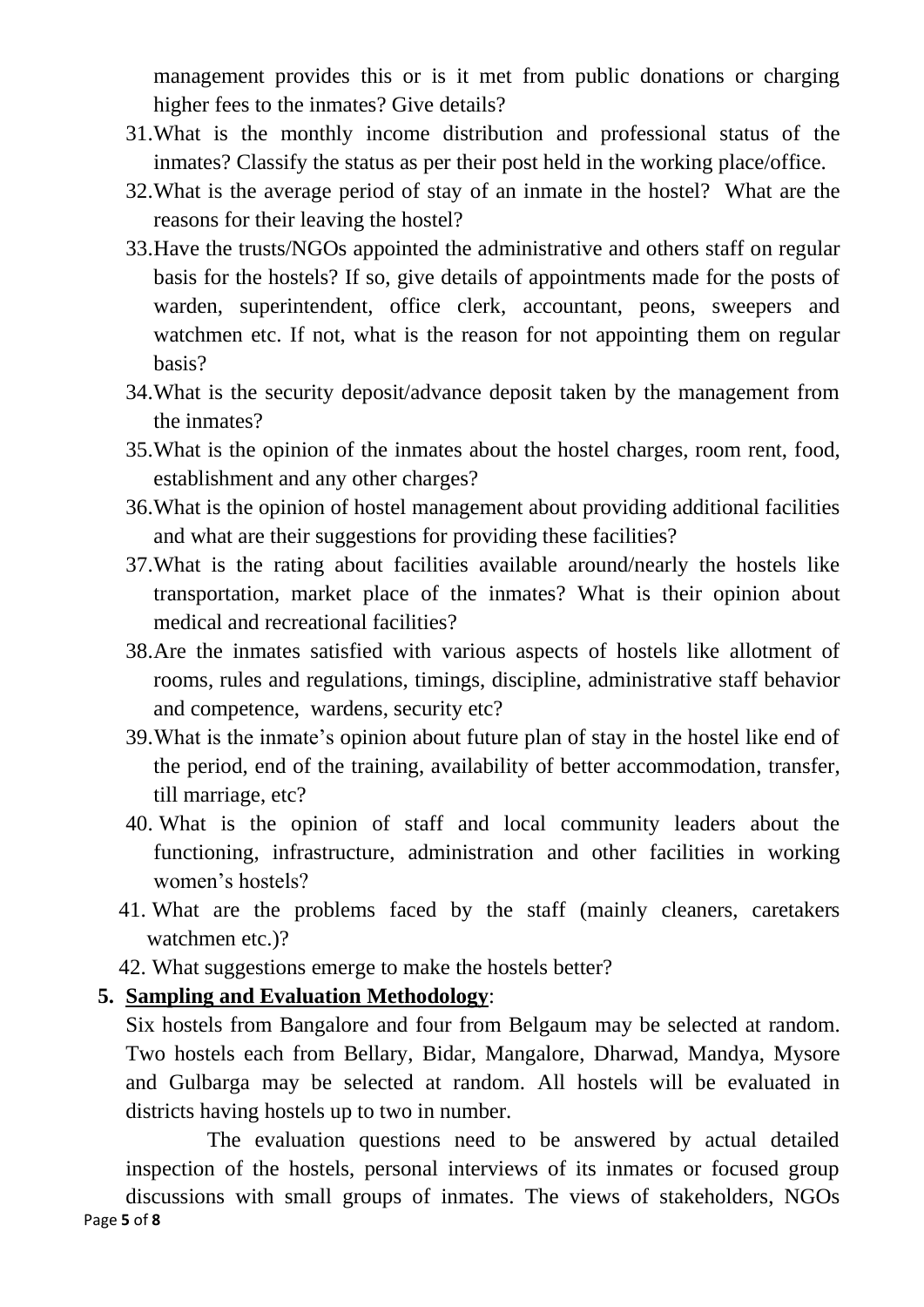managing the hostels and local community members may be taken by personal interviews or focused group discussions with small groups of them.

#### **6. Deliverables and time schedule:**

The Women and Child Development Department will provide year wise district wise details of the hostels & information on trusts/societies to the Evaluator. The Director Women and Child Development Department will issue necessary instruction to the Deputy Directors of the district and Trusts/NGOs and other concerned to co-operate and facilitate for collection of necessary data during the course of study. The Evaluator is to design formats for collecting information from inmates of the hostels, stake holders & public in the locality where the hostels are functioning. It is expected to complete the study in 6 months time excluding the time taken for approval. The evaluating agency is expected to adhere to the following timelines and deliverables.

| a. Work plan submission    | :One month after signing the agreement.  |
|----------------------------|------------------------------------------|
| b. Field Data Collection   | :Three months from date of work plan     |
|                            | approval.                                |
| c. Draft report Submission | : One month after field data collection. |
| d. Final Report Submission | :One month from draft report submission. |
| e. Total duration          | $: 6$ months.                            |

#### **7. Qualifications of the consultants and method of selection:**

Consultants should have and provide details of evaluation team members having technical qualifications/capability as below-

- i. Social Scientist,
- ii. Executive Engineer/ Asst. Executive Engineer,
- iii. An expert of Gender issues/retired Police officer (retired as at least Deputy Superintendent of Police), and,
- iv. Statistician.
- v. Data collection research assistants.

 Since the study involves inspection and conversation with women primarily, **the personnel mentioned at serials ii, iii and v have to be women only, and in such numbers that the evaluation is completed within the scheduled time prescribed by the ToR.**

**Consultants not having these number and kind of personnel will not be considered as competent for evaluation.**

#### **8. Qualities Expected from the Evaluation Report**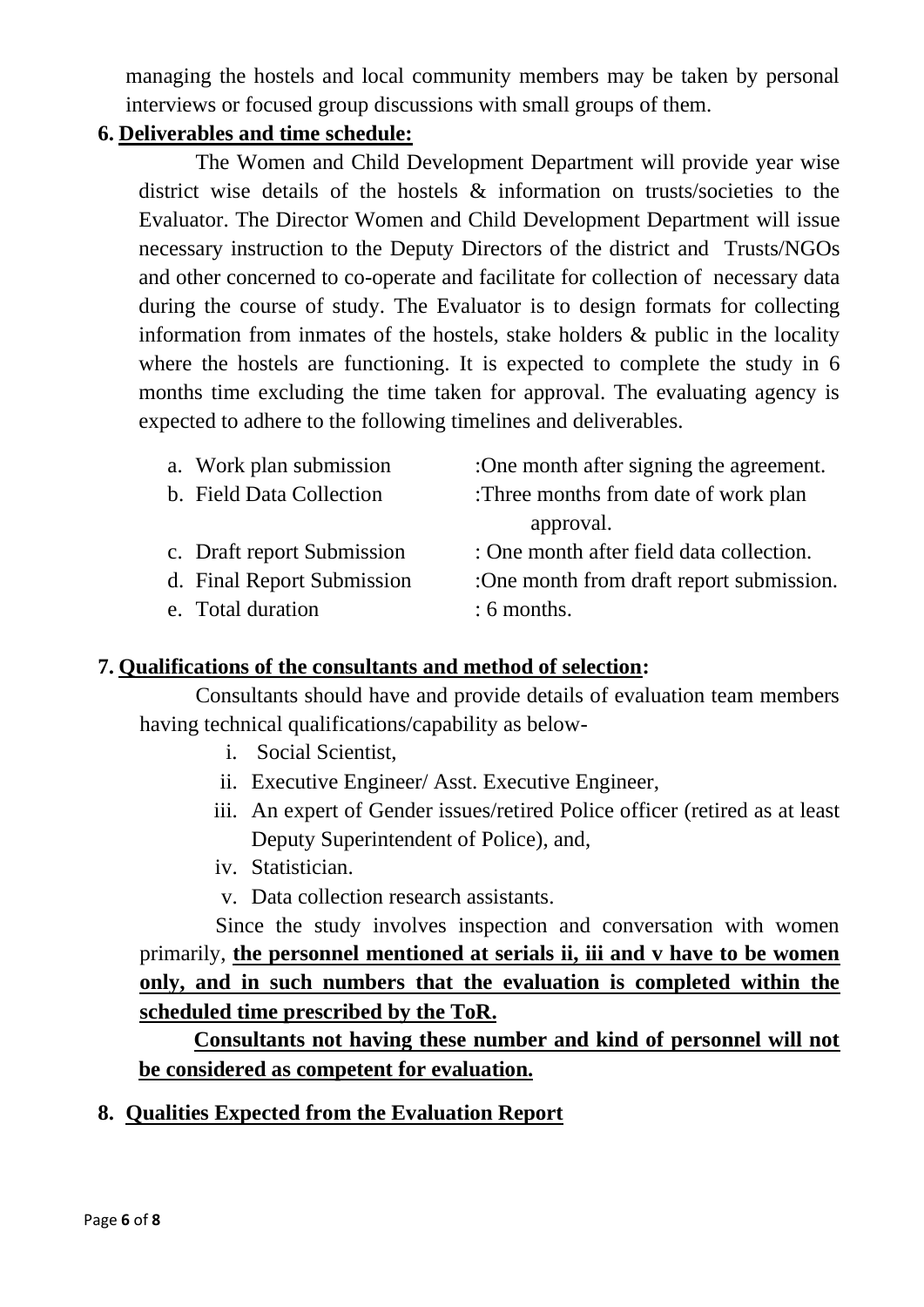The following are the points, only inclusive and not exhaustive, which need to be mandatorily followed in the preparation of evaluation report:-

- 1. By the very look of the evaluation report it should be evident that the study is that of Women and Child Development Department of the Government of Karnataka, and Karnataka Evaluation Authority (KEA) which has been done by the Consultant. It should not intend to convey that the study was the initiative and work of the Consultant, merely financed by the Karnataka Evaluation Authority (KEA).
- 2. Evaluation is a serious professional task and its presentation should exhibit it accordingly. Please refrain from using glossy, super smooth paper for the entire volume overloaded with photographs, graphics and data in multicolor fancy fonts and styles.
- 3. The Terms of Reference (ToR) of the study should form the first Appendix or Addenda of the report.
- 4. The results should first correspond to the ToR. In the results chapter, each question of the ToR should be answered, and if possible, put up in a match the pair's kind of table, or equivalent. It is only after all questions framed in the ToR that is answered, that results over and above these be detailed.
- 5. In the matter of recommendations, the number of recommendations is no measure of the quality of evaluation. Evaluation has to be done with a purpose to be practicable to implement the recommendations. The practicable recommendations should not be lost in the population maze of general recommendations. It is desirable to make recommendations in the report as follows:-

## (A) **Short Term practicable recommendations**

These may not be more than five in number. These should be such that it can be acted upon without major policy changes and expenditure, and within say a year or so.

#### (B) **Long Term practicable recommendations**

There may not be more than ten in number. These should be such that can be implemented in the next four to five financial years, or with sizeable expenditure, or both but does not involve policy changes.

#### (C ) **Recommendations requiring change in policy**

There are those which will need lot of time, resources and procedure to implement.

## **9. Cost and schedule of budget releases:**